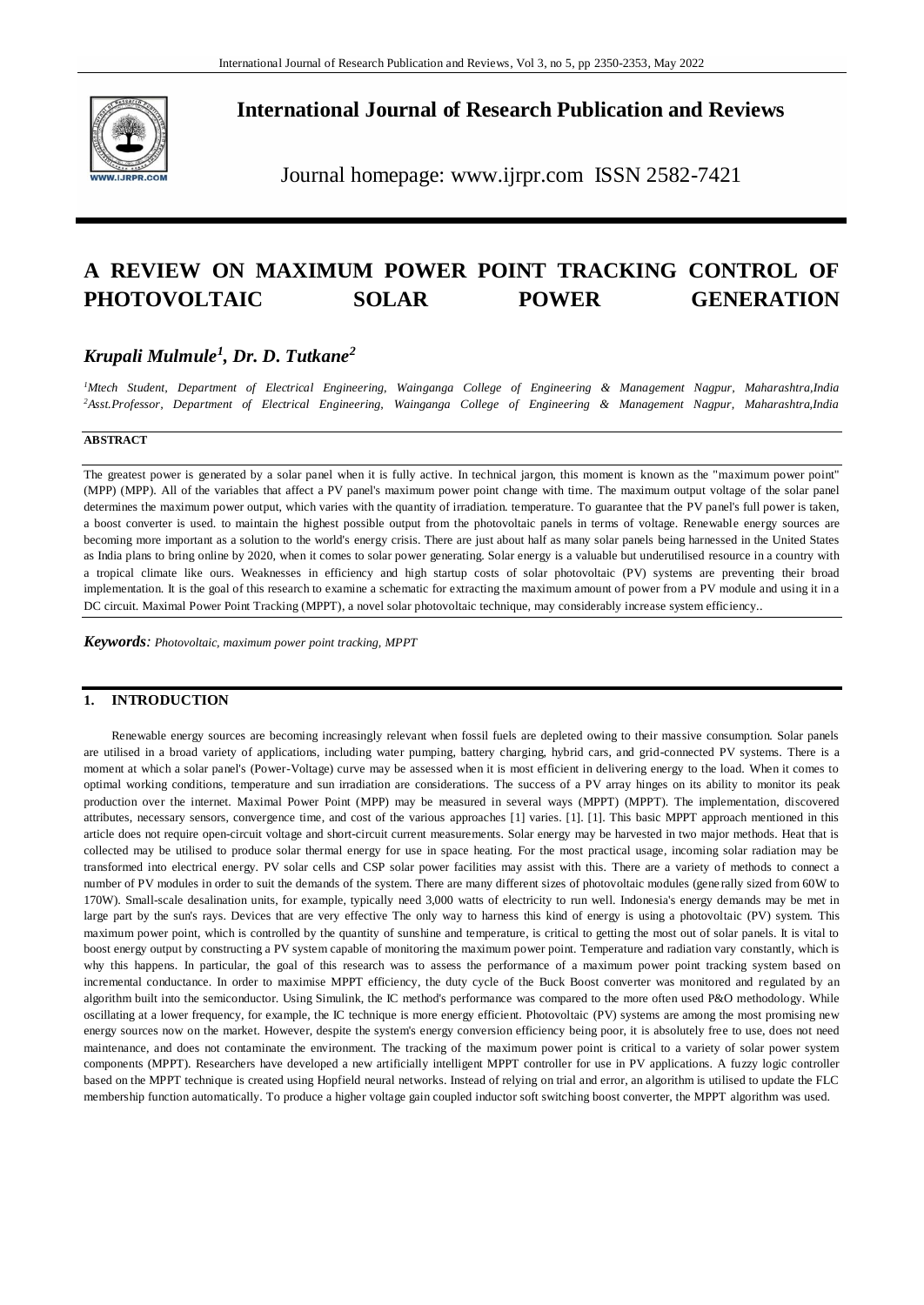# **2. LITERATURE SURVEY**

P&O algorithm implementation methods are thoroughly examined by Mohammed et al. a thorough examination of the changes in the reference voltage Simulated changes in direct duty ratios implements and analyses the results, and concludes by Both systems have their merits and drawbacks. The P&O's benefits are also discussed in the article, including the fact that it is a company. an easy-to-understand algorithm that's straightforward to implement [2] KunA full-fledged MATLAB/Simulink package was proposed by Ding et al. built a PV module using the P&O method

The findings were compared under both the situations of uniformity and variation.and irradiation that is not uniform.

As a result of its simplicity and ease of implementation, the P&O control method is the most often used MPPT control method, as described by T.Esram and Patrick. Under rapidly changing irradiance, MPPT efficiency declines, which is a major downside of P&O.[4]

A modified Incremental conductance technique with configurable step size has been presented by Qianget al. t is common for the INC technique to function with a set iteration size. In certain studies, the INC step size is varied. However, when the irradiance varies fast, the dynamics of MPPT are dramatically influenced.

This constraint was solved by proposing a modified variable step size INC. [5] As opposed to other hill climbing techniques like perturb and observe (PO) or constant voltage MPPT, Mohammed et al. found that INC was less affected by noise and used more energy. The implementation of INC in analogue circuits is also cited as a shortcoming of the algorithm. [6] For tracking in partial shadow, Kok and Saad developed a new IncCond algorithm that makes better use of the PV curve and boosts tracking speed over the traditional INC approach.

Dynamic MPPT approaches, such as Extremum Seeking Control, are classified by Xiao et al as improving transient performance, but static MPPT methods, such as MPPT, do not. Stability and performance difficulties with traditional ESC MPPT systems have also been introduced. They have presented an Adaptive Extremum Seeking Control (AESC) that incorporates certain adjustments to the prior ESC approach in order to address these constraints.

# **3. METHODOLOGY**

Photovoltaic (PV) systems' production is extremely dependent on operating conditions, yet they have seen enormous growth in recent years. PV systems are a good example of this. In most cases, it is difficult to get the most out of your resources. Because of this, co ntrol systems for maximum power point tracking (MPPT) are becoming more popular among solar-electric system designers. In terms of tracking speed and complexity and sophistication, these controllers all utilise distinct algorithms. MPPT controllers may currently be divided into two broad categories: those using old techniques and those using more complex ones. Traditional techniques fail to identify partial shade because they cannot tell the difference between local and global peak heights. It is usual practise to utilise advanced tracking systems due to their enhanced efficiency. To address the limitations of both conventional and advanced processes, hybrid approaches are devised. Although it isn't yet obvious which MPPT strategy is the most effective, a review of the methods that have previously been used may help. This study categorises and evaluates every MPPT technique that has been used. This study may be helpful if you're looking to do large-scale MPPT research in the near future.

The nonlinearity of a photovoltaic system is its most important attribute (PV system). This diagram depicts an I-V characteristic, which includes a current source, a power source, and a voltage source. Figure 2 illustrates the I-V characteristic. PV modules have a nonlinear voltage-to-current relationship, which changes depending on how much voltage or current is applied to the device. Dynamic resistance is the term given to this link between voltage and current. PV module's I-V curve linearity fixes dynamic resistance in voltage source region, but it's virtually constant at higher voltages in the power zone. It is difficult to monitor the MPP owing to the significant nonlinearity of the current source dynamic resistance when the MPPT is running at a frequency in the current source range. There must first be a functional MPP in both voltage and power zones in order to improve MPP tracking. [104]. According to the manufacturer, this behaviour should result in the MPPT controller adjusting to the powe r area. In light of these difficulties, it is challenging to develop a controller for a PV module, given the broad range of current divergence and the large dynamic resistance change with temperature and insolation variation. [105] Traditional MPPT methods like P&O and INC employ the PV panel's P–V characteristics to estimate its output power. The steady-state oscillations caused by this technique to maintaining maximum power point (MPP) enhance the loss of power. Unlike the INC technique, there is no slop at the maximum power point, and theoretically there is no disturbance beyond that point (MPP). Even when the sun's irradiation is quickly increased, it still fails to make an appropriate judgement. A simple resistor transformer with constant efficiency across all voltages is often used in MPPT algorithms for DC-DC converters. Contrarily, the DC-DC converter is far from flawless and has a number of problems. When making a choice, bear it in mind. The efficiency of a DC-DC converter is affected by the duty cycle of the converter. The converter's set-tling time is another critical consideration in the MPPT's efficiency. When it comes to calculations, MPPT uses current and voltage data. It is utilised in the P&O approach to identify the tracking direction, but in the advanced method, it is employed to determine the GMPP. When the MPPT algorithm's step size is less than the converter's settling time, the PV curve will be incorrectly tracked, resulting in inaccurate voltage and current measurements. In order to minimise instability, the controller's architecture, which governs I mppt and V mppt duty cycles, must be carefully examined.

Typically, batteries are linked to a controller in a controller system. A charge controller is used to keep the batteries charged at the right voltage.

By regulating the solar array's input voltage, the charge controller keeps the batteries from being overcharged. A charge controller is put between the array of solar panels and the batteries to control the amount of power produced by the solar panels and stored in the batteries. Solar panels have a far longer useful life than any other kind of power generation device. Solar power has become a viable alternative energy source in the last few years. As a result of its enormous size, lack of pollution, and endless resupply potential.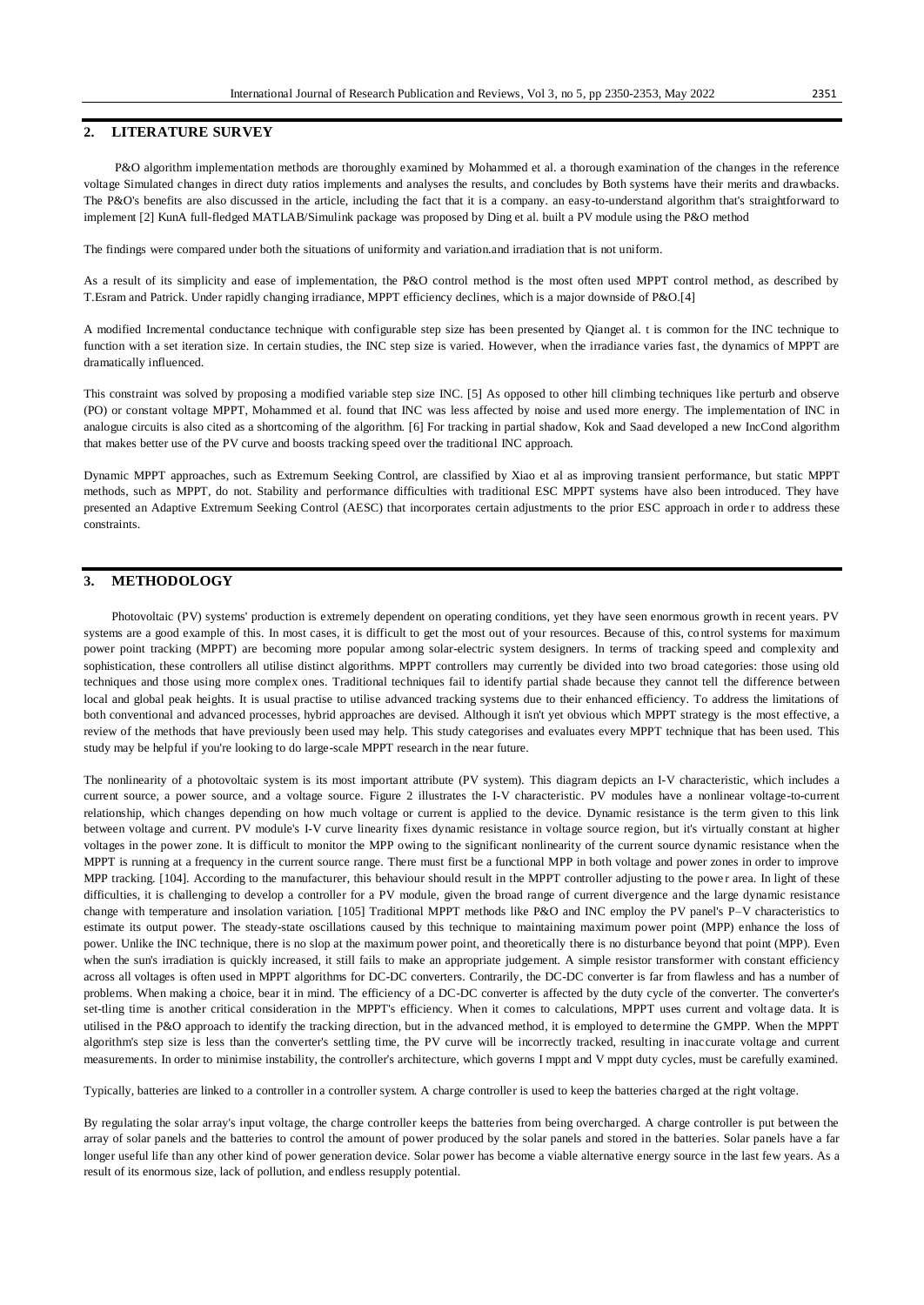# **4. BLOCK DIAGRAM**



#### **Fig 1 .Block Diagram of overall system**



#### **Fig 2 Equivalent circuit**

R1 and R2 resistors are coupled to the solar panel in order for the MPPT controller to monitor solar panel voltage.

First, an ADC driver circuit must be utilised to get the voltage across the voltage divider R2 to the ADCINA0 channel of the MPPT controller (op-amp in a voltage follower configuration feeding into a low-pass filter).

If R1 and R2 are set at 1.07 M and 165 K, the amount of current diverted from the load is so little even in the worst-case scenario.

In the past several years, there has been a surge in interest in alternative energy sources. A bright future is ahead for alternative energy sources like solar panels. In the near future, photovoltaic (PV) technology will be used to generate renewable and ecologically beneficial power. Even while each solar cell only creates approximately a half-volt of electricity, when hundreds of them are linked together, they produce more power than if they were all put separately. Arrays of PV modules may be arranged in series, parallel, or both orientations. Grid-tied PV systems need a power conditioner and a load (or grid tie) in order to be connected to the grid.

Low efficiency and unpredictable output make photovoltaic (PV) power production systems an issue. Photovoltaic systems have been the subject of a plethora of research in an attempt to improve their efficiency. The maximum power point (MPP) should be used to maximise the efficiency of a PV system. PV power generating systems must include MPP tracking (MPPT) in order to run at their greatest efficiency at all times.

An MPPT algorithm and a DC-DC boost converter are employed in any PV system to identify the converter's operating point as near to the module's maximum power point (MPP) as feasible. PV array efficiency can only be maximised by using an MPPT boost converter to optimise power production from PV systems under a range of scenarios. Numerous novel topologies for the boost conversion process have been devised in an effort to raise its efficiency. On and off phases of the classic boost converter are characterised by a rapid transition of voltage and current in semiconductor switching devices.

### **5. DESIGN CONSIDERATIONS**

The System's State of Health There is a lot of potential in solar electricity. During the day, this may be doable, but the wet season may change this. Based on this research, infrared sensors may be a possible solution to this issue. The output power of solar cells may be significantly affected by changes in ambient circumstances because of its mathematical model. [2] Variations in ambient light intensity and cell surface temperature have the greatest impact on the output characteristics of photovoltaic cells. One way to improve the overall efficiency of a photovoltaic power generation system is to develop new materials with low cost and high photoelectric conversion efficiency. However, the cost of photovoltaic cells is still high, accounting for 50-60% of the total cost of the system. Photovoltaic cells. Another alternative is to control solar output by monitoring temperature and light intensity changes in real time. In order for the system to run at its maximum power point, an artificial control mechanism is in place. This implies that the system is constantly modifying its output based on the current environmental circumstances. It is possible to boost solar power production by